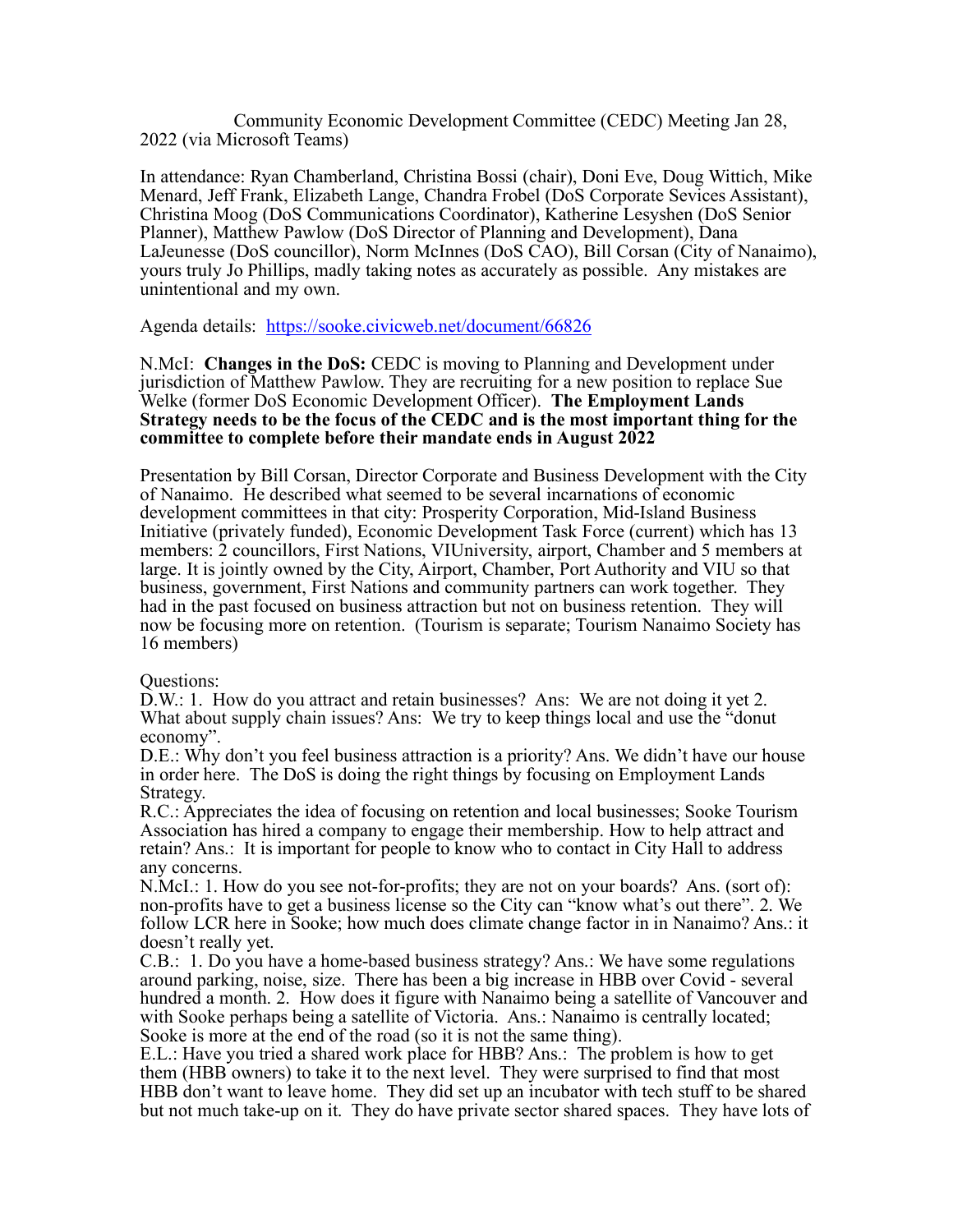available office spaces in Nanaimo.

C.B.: Is there a food share? What is your (Economic Development group) connection? Ans.: There is a food share society in town but his office doesn't have any connection to food. Most of the farmlands are in the Regional District, which is a separate entity and they have their own Economic Development that is not really connecting to the Nanaimo City; "not a ton of coordination".

Reports:

6.1 - Provide feedback on possible indicators for measuring progress on the CEDC Strategy.

N.McI.: There is a CED data and measuring system developed by the B.C. government. We need to focus on outputs.

D.E.: Question re: some of the indicators that could be included but are not: 1. percent of businesses that have business licenses and 2. number of business closures.

D.W.: Best to focus on and support local businesses

D.L.: Businesses have shut down due to increases in rent when a building changes hands; this is a challenge.

D.W.: Let's not take the responsibility away from business owners to stay current; maybe they haven't raised their prices as needed to be prepared for cost increases.

E.L.: LCR- how do we measure emissions and reduction of climate risk? Maybe invite Maia Carolsfield (DoS Climate Action Coordinator) to connect.

N.McI.: That's a real balance issue. We need to focus on creating jobs here and keeping people off the highway.

6.2 - **Draft RFP (request for proposal) for Employment Lands Strategy.**

(Some background for readers of this report [this is a draft thus some of the dates and other info are not yet filled in]:

## *The District of Sooke is seeking a consultant or firm to develop an Employment Lands Strategy intended to assist the District in increasing Low Carbon Resilient commercial/industrial*

*development and creating jobs in Sooke. The Employment Lands Strategy is a high priority and is required in order to create jobs within the District of Sooke, diversify the local economy and take action on climate change. Council has also committed to action on climate change, and has set an ambitious target of reducing GHG emissions in the District by 7% each year until 2030 {approved April...}. One way in which this will be achieved is by reducing the number of commuters using internal combustion engines to travel to work. Encouraging new employers to establish in Sooke, and creating more jobs in the District for residents will help to enhance community well-being, and will help the District achieve its climate action goals. The work will include engagement with Employment Lands-designated land and property owners to understand the readiness and willingness for selling,*  leasing or renting property that will be used to set up business and create jobs in Sooke. Further, *geographical analysis is required of the District's Employment Lands to determine feasible industrial or commercial operations. The District of Sooke Council agreed to the development of an Employment Lands Strategy through the approval of the OCP, Bylaw {XXXX} and the adoption of the District's CED Strategy (insert date). The goal is to complete this work in early 2022. Based on a review of responses to this Request for Proposals, the District of Sooke intends to select a Proponent who would then be invited to enter into a contract for provision of the services described in section 4. [To read section 4 as well as the entire RFP, see the "agenda" link at the start of this report and then the RFP link in the agenda])*

N.McI.: Regarding the ELS we need to identify and knock down as many barriers as we can. He suggested that we see section 4.4 in draft RFP and also the OCP. D.E.: We need to be specific. There is not just business and industry; but also agriculture, public sector, healthcare, home-based businesses. We also need to consider historical